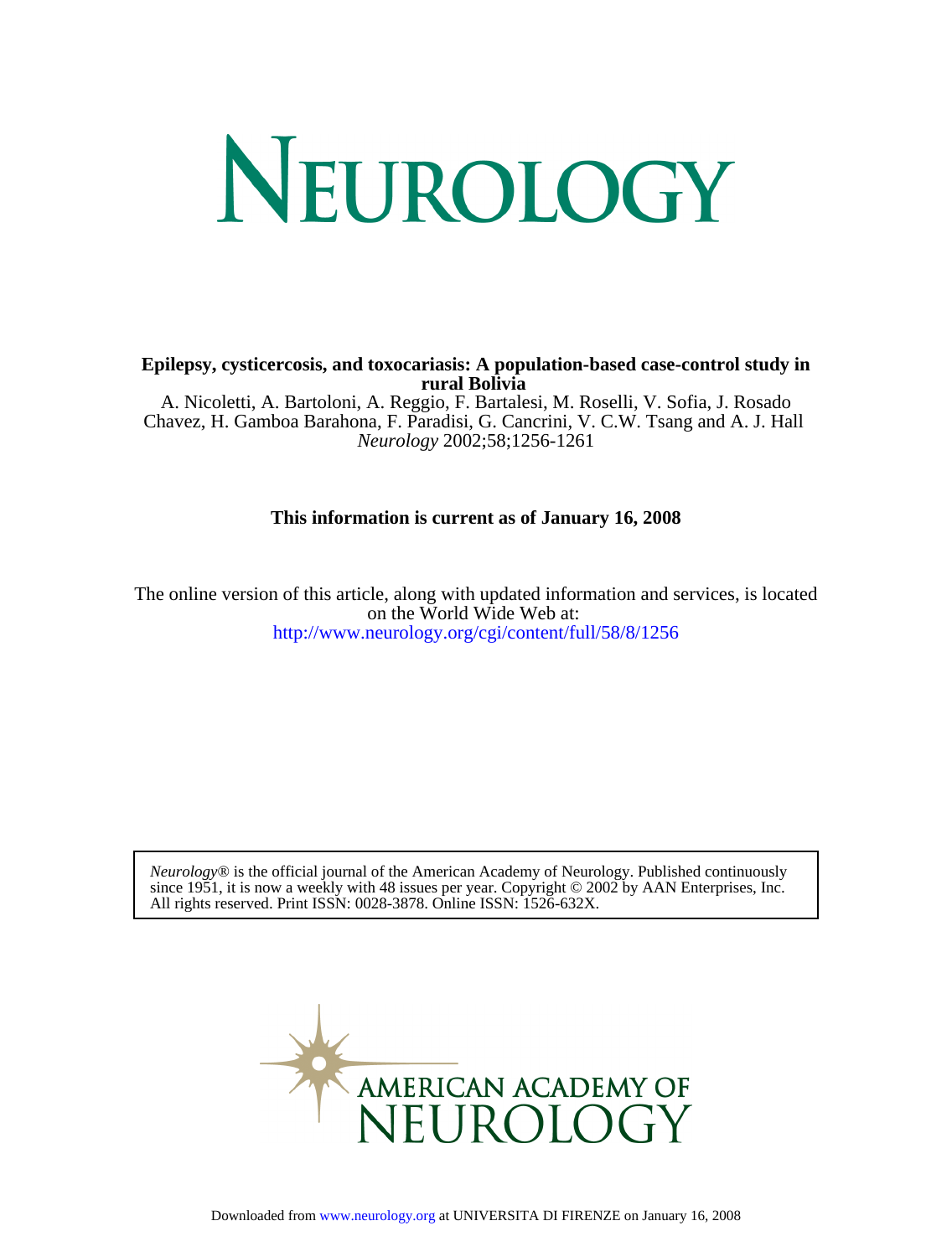# **Epilepsy, cysticercosis, and toxocariasis A population-based case-control study in rural Bolivia**

A. Nicoletti, MD; A. Bartoloni, MD; A. Reggio, MD; F. Bartalesi, MD; M. Roselli, MD; V. Sofia, MD; J. Rosado Chavez, MD; H. Gamboa Barahona, MD; F. Paradisi, MD; G. Cancrini, MD; V.C.W. Tsang, PhD; and A.J. Hall, PhD

**Abstract—***Objective:* To assess the relationship between epilepsy and infection with *Taenia solium* and *Toxocara canis* with a case-control study, in the rural area of the Cordillera Province, Bolivia. *Methods:* A preliminary two-phase door-to-door prevalence survey determined the prevalence of epilepsy and identified cases and control subjects. At least two control subjects per case were selected, matching on sex, age, and community of residence. Cases and control subjects were assessed serologically for antibodies against *T. canis* by ELISA and against *T. solium* by enzyme-linked immunoelectrotransfer blot (EITB). *Results:* The prevalence survey found 130 confirmed cases of epilepsy, of which 113 were eligible for the case-control study (59 partial seizures and 54 generalized seizures). Two hundred thirty-three control subjects were selected. Multivariable analysis for a matched case-control study was carried out. There was an association between EITB positivity for *T. solium* and epilepsy with an OR of 1.85 (95% CI 0.99 to 3.4) for all cases. A stronger association was found in those with partial epilepsy with a late onset of disease (15 years and older), where the OR was 3.66 (95% CI 1.10 to 12.10). A positive association was also found with *T. canis* for all cases with an OR of 2.70 (95% CI 1.41 to 5.19). This increased for those with late-onset partial epilepsy to an OR of 18.22 (95% CI 2.10 to 158.10). *Conclusion:* This finding suggests that both neurocysticercosis and toxocariasis may in part explain the higher prevalence of epilepsy, particularly partial epilepsy, in developing countries.

NEUROLOGY 2002;58:1256–1261

Cysticercosis is a systemic infection by the larval tissue stage of the pork tapeworm *Taenia solium*. Humans acquire cysticercosis by ingesting eggs of *T. solium* in food or water contaminated by feces of individuals who harbor the adult parasite in the small intestine or by auto-infection.<sup>1</sup> Although cysticercosis has a worldwide distribution, its prevalence is highest in developing countries. Neurocysticercosis (NCC), caused by infection of the CNS with the larval-stage *T. solium*, is considered the major cause of neurologic disease in developing countries of Latin America, Africa, and Asia.2 NCC has a broad spectrum of clinical manifestations, with seizures being the most frequent, and is considered one reason for the higher incidence of epilepsy in developing vs industrialized countries.3

Human toxocariasis is another parasitic zoonosis caused by larval stages of *Toxocara canis*, the common roundworm of dogs, and probably by the roundworm of cats too. Humans are infected by ingestion of embryonated *T. canis* eggs present in the soil or on contaminated hands and fomites.4 Most humans infected by *T. canis* do not develop overt clinical disease.5 On the other hand, migrating *T. canis* larvae can cause, particularly in young children, inflammatory tissue reactions with multisystem involvement, leading to the clinical syndrome of visceral larva migrans. The larvae can locate in the CNS, leading to a variety of neurologic disorders.4 Toxocariasis has been suggested as a co-factor for epilepsy.<sup>6</sup> How often *Toxocara* larvae provoke neurologic disorders in humans is not clear. Toxocariasis occurs whenever the human–soil–dog relationship is particularly close. High seroprevalence rates of *Toxocara* infection have been found in developing countries where the humid climate favors the survival of parasite eggs in the soil and poor hygiene increases the probability of human infection.<sup>7-9</sup>

We assessed, by a case-control study, the relationship between epilepsy and seropositivity for *T. solium* and *T. canis* in the rural area of the Cordillera Province, Bolivia. This area was chosen because epilepsy is a major health problem, with a prevalence of 12.3/1,000,10 because of the anecdotal report of cases of human and porcine cysticercosis, and because a study had shown a high prevalence of *Toxocara* anti-

Supported by a grant from the Italian National Research Council (PF FATMA 119.88).

Received October 2, 2001. Accepted in final form January 4, 2002.

**1256** Copyright © 2002 by AAN Enterprises, Inc.

Downloaded from [www.neurology.org](http://www.neurology.org) at UNIVERSITA DI FIRENZE on January 16, 2008

From the Institute of Neurological Science (Drs. Nicoletti, Reggio, and Sofia), University of Catania, Institute of Infectious Diseases (Drs. Bartoloni, Bartalesi, Roselli, and Paradisi), University of Florence, and Institute of Parasitology (Dr. Cancrini), University "La Sapienza," Rome, Italy; Health District (Drs. Rosado Chavez and Gamboa Barahona), Cordillera Province, Camiri, Bolivia; Centers for Disease Control and Prevention (Dr. Tsang), Atlanta, GA; and London School of Hygiene and Tropical Medicine (Dr. Hall), United Kingdom.

Address correspondence and reprint requests to Dr. Alessandra Nicoletti, Istituto di Scienze Neurologiche, Università di Catania, Via S. Sofia no. 78, 95125 Catania, Italy; e-mail: anicol@dimtel.nti.it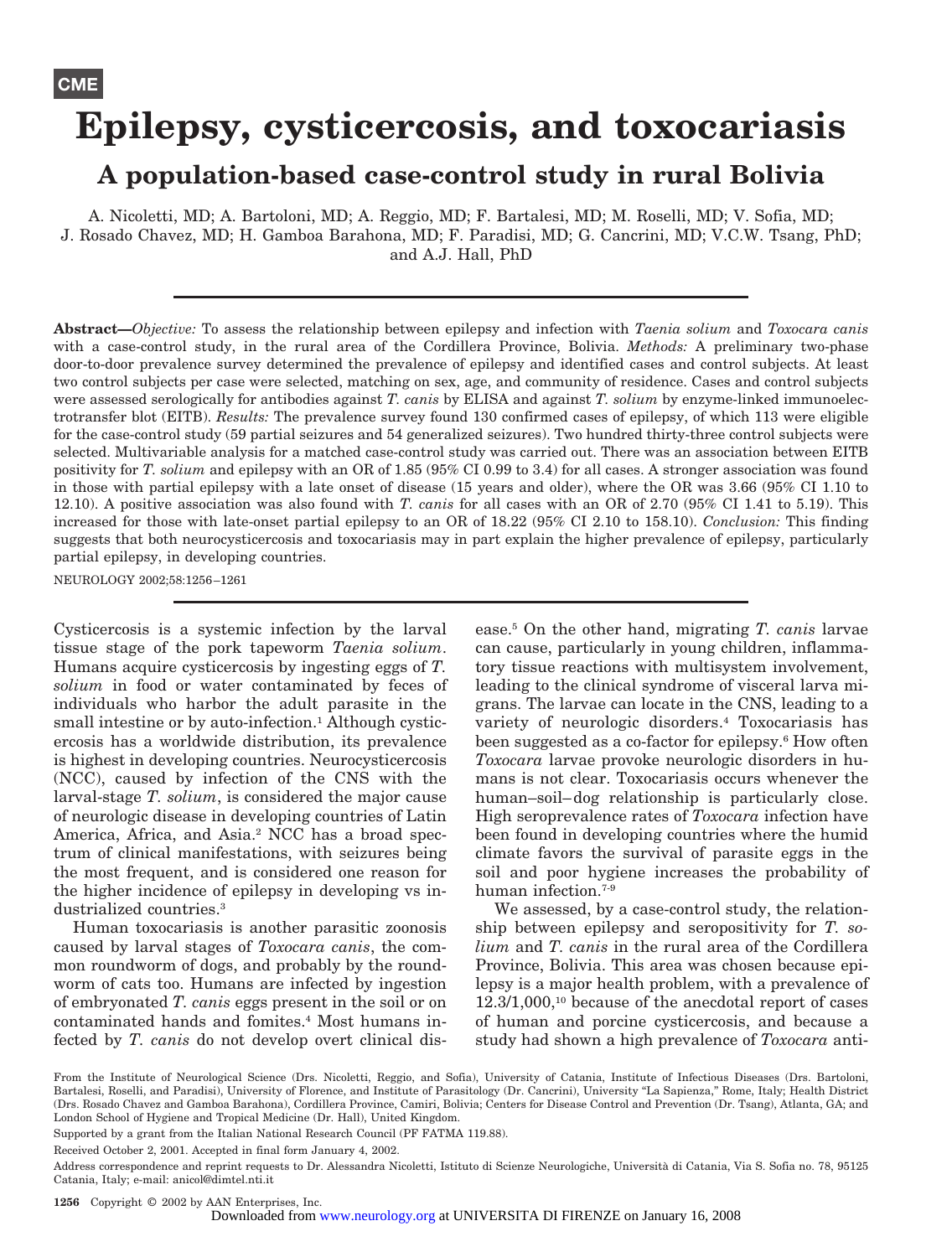bodies in the populations of two rural communities  $(27\%$  in one community and  $42\%$  in the other).<sup>11</sup>

The study was conducted with the agreement of the National Department of Epidemiology of the Ministry of Social Welfare and Public Health and with the support of the Guaranì political organization (Asamblea del Pueblo Guaraní). Background and methods have been published.12

**Methods.** *Study area.* The study was carried out in the rural area of the Cordillera Province, Santa Cruz Department, in southeastern Bolivia. The Cordillera Province covers 86,245 km2 and, by Bolivian National Census (Istituto Nacional de Estadistica, 1992) has a population of 88,628 inhabitants, 32,953 of whom live in urban and 55,675 in rural areas.13 The province is administratively divided into 10 areas. Racially the population is a mixture of mestizos, descendants of intermarriages between Spanish colonists and the native tribes (the Guaraní-Chiriguanos), and approximately 30% pure Guaraní Indians. The majority of the population speaks both Spanish and Guaraní, while a minority speaks only Guaraní. Agriculture and animal husbandry are the major subsistence activities. The health-care infrastructure consists of a district hospital, nine area hospitals, and rural health centers.

*Case ascertainment and control selection.* A preliminarily door-to-door neuroepidemiologic study had been carried out to determine the prevalence of epilepsy.10 This prevalence survey served as the framework for the casecontrol study. A random cluster survey method was used, with each community constituting one cluster. Clusters were randomly selected communities to represent approximately 20% of the population in each area. Only communities with 2,000 inhabitants were selected in order to exclude urban areas. In total, 10,124 people were selected in 55 communities.

This was a two-phase study. In phase 1, the sample of the rural communities selected from the 10 areas of the Cordillera Province was screened door to door to identify persons who possibly had a disorder of neurologic interest. The interviewers who carried out the screening were local paramedical workers who had received prior training. In phase 2, all subjects found positive on screening underwent a complete neurologic examination performed by neurologists.12

We adopted the Sicilian Neuroepidemiologic Study screening instrument,<sup>14</sup> a slightly modified version of the World Health Organization Neuroscience Research Protocol.<sup>15</sup>

At least two control subjects per case were selected from subjects negative at the screening phase. These individuals were matched on sex, age  $(\pm 5$  years), and community. Both cases and control subjects had a blood sample taken for serology.

Informed consent was obtained from all adult participants and from parents or legal guardians of minors. The study design, including its ethical aspects, was reviewed and approved by the Bolivian Ministry of Social Welfare and Public Health and the local health authorities.

*Diagnostic criteria of epilepsy.* Epileptic cases were diagnosed on the basis of the definition proposed by the International League Against Epilepsy (ILAE) in 1993.16 In an attempt to determine the accuracy of classification, patients with a clinical diagnosis of epilepsy underwent a standard EEG recording. We performed all EEG recordings in the field using a 20-channel (portable) machine.<sup>10</sup> Seizure types were identified on the basis of the classification proposed by ILAE in 1981.17

*Serologic evaluation.* All the serum samples were collected in the field and immediately centrifuged, aliquoted, and frozen at  $-20$  °C. All samples were shipped on dry ice to the Centers for Disease Control and Prevention (Atlanta, GA) for the enzyme-linked immunoelectrotransfer blot (EITB) and to the Institute of Parasitology (Rome, Italy) for the *T. canis* ELISA. Laboratories were blind to the case-control status of sera.

EITB assay. The EITB assay for *T. solium* was performed using seven lentil/lectin-purified *T. solium* glycoprotein antigens in an immunoblot to detect specific antibodies. Each serum sample was diluted 1:100 with phosphate-buffered saline, 0.3% Tween-20, and 5% nonfat dry milk and mixed well before use. Antibody reaction against these glycoproteins was visualized with an  $H_2O_2/$ diaminobenzidine substrate system. A reaction to one or more glycoproteins was considered a positive result. The assay was repeated when results were ambiguous.18,19

ELISA. Specific *T. canis* IgG were detected with a commercial ELISA kit (*Toxocara* IgG specific; Lofarma Allergeni, Milan, Italy) using excretory/secretory antigens (*Toxocara* escretory-secretory antigen [TES-Ag]) from second-stage *T. canis* larvae.<sup>20</sup> Sera to be assayed (in duplicate) were diluted 1:1,000, and the results were determined photometrically at 492 nm by a microplate reader (Titertek Multiskan Plus, Flow Laboratories, McLean, VA). On the basis of the optical density of known positive and negative controls, a cut-off of 0.45 was selected. A Western blot analysis was performed to confirm any *T. canis*-positive ELISA results. Sodium dodecyl sulfate– polyacrylamide gel electrophoresis analysis of TES-Ag showed that it is composed of several proteic components whose molecular mass ranged from  $14$  to  $>100$  kd. All sera tested by immunoblot reacted with a component at 48 kd, while a different degree of reactivity was detected at 30, 40, and 95 to 100 kd. No reactivity was revealed against bands lower than 30 kd.<sup>21</sup>

*Statistical analysis.* Multivariable analysis using conditional logistic regression for a matched case control study was carried out using STATA (Stata Corp., College Station, TX).<sup>22</sup> The number of years of schooling and occupation of cases and control subjects were analyzed as potential confounding variables. Interactions were examined between all significant  $(p < 0.05)$  variables. Subgroup analysis was conducted in those with partial and with generalized epilepsy as well as among those with early (0 to 14 years of age) and adult  $(>14$  years) onset.

**Results.** The prevalence survey detected 130 epileptic patients. A serum sample for the case-control study was available from 113 cases and 233 matched control subjects. None of the 233 control subjects was selected from the same household as the cases.

The clinical features of the 17 patients not included in the case-control study were similar to those of the other patients (9 males and 8 females; mean age  $29.1 \pm 26.2$ years, mean age at onset  $18.6 \pm 19.9$  years;  $11\ [58.8\%]$ were classified as having partial seizures).

**April (2 of 2) 2002** NEUROLOGY 58 **1257** Downloaded from [www.neurology.org](http://www.neurology.org) at UNIVERSITA DI FIRENZE on January 16, 2008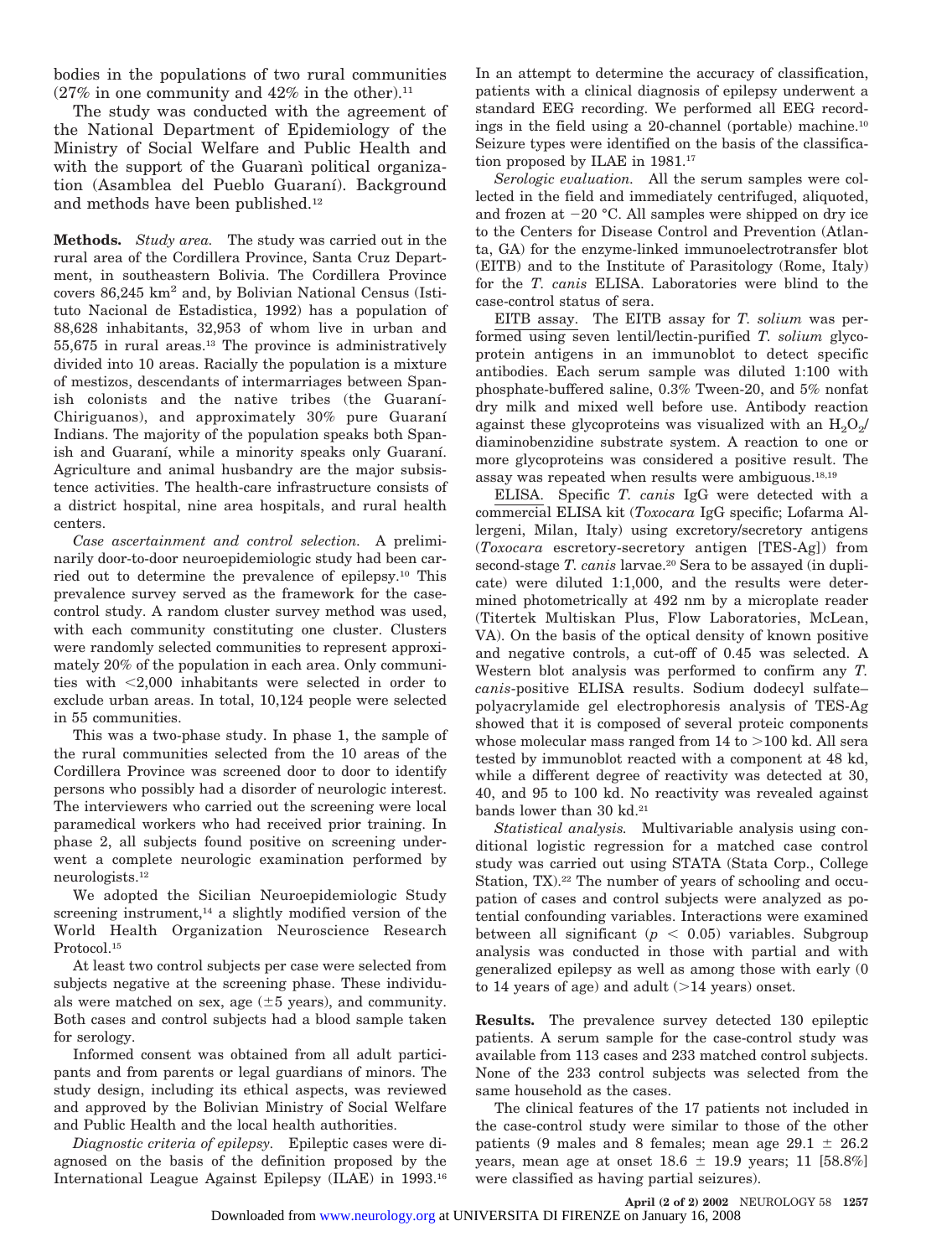*Table 1 Baseline characteristics of cases and control subjects*

| Characteristic                        | Cases,<br>$n = 113$ | Control<br>subjects,<br>$n = 233$ |
|---------------------------------------|---------------------|-----------------------------------|
| Mean $\pm$ SD age, y                  | $23.7 \pm 16.9$     | $23.5 \pm 16.2$                   |
| Males, %                              | 46.9                | 46.0                              |
| Females, %                            | 53.1                | 54.1                              |
| Mean $\pm$ SD no. of people/household | $7.3 \pm 2.9$       | $7.5 \pm 2.8$                     |
| Presence of latrines, %               | 54                  | 45.7                              |
| Presence of pig, %                    | 51.3                | 55.5                              |
| Pork consumption, %                   | 98.2                | 97.4                              |
| Educational level                     |                     |                                   |
| None, $%$                             | 27.3                | 22.2                              |
| Primary school, %                     | 55.5                | 60.1                              |
| Occupation                            |                     |                                   |
| Homemaker, %                          | 51.3                | 62.0                              |
| Farmer, %                             | 32.1                | 25.3                              |
| Others                                | 16.7                | 12.3                              |

The baseline characteristics for matched cases and control subjects are shown in table 1. Of the 113 epileptic patients, 87 (75.5%) had a standard interictal EEG recording performed. On the basis of the ILAE classification, considering both EEG and clinical data, partial seizures were the most common type diagnosed (59; 52.2%); in particular, 10 patients had partial seizures without secondary generalization and 49 patients had partial seizures with secondary generalization. The mean  $\pm$  SD age at onset was 17.3  $\pm$  16.4 years for all patients, 20.5  $\pm$  16.3 years for partial epilepsy, and  $13.9 \pm 15.9$  years for generalized epilepsy. Seizure types, on the basis of the electroclinical classification, are shown in table 2.

Multivariable analysis showed that neither occupation nor years of schooling was significantly associated with risk for epilepsy in this population, and therefore they were not confounding variables. There were no significant interactions. Comparing univariate and adjusted results

|                      |  |  |  | <b>Table 2</b> Seizure type and EITB and ELISA positivity for |  |
|----------------------|--|--|--|---------------------------------------------------------------|--|
| epileptic categories |  |  |  |                                                               |  |

| Electroclinical classification | Cases.<br>no. $(\%)$ | EITB, no.<br>positive | ELISA, no.<br>positive |
|--------------------------------|----------------------|-----------------------|------------------------|
| Partial seizures without SG    | 10(8.8)              | 2                     | 2                      |
| Partial seizures with SG       | 49(43.4)             | 13                    | 14                     |
| Absence                        | 9(8.0)               | 1                     | 2                      |
| Myoclonic                      | 3(2.7)               | 0                     | $\Omega$               |
| Tonic                          | 2(1.8)               | 1                     | 2                      |
| Tonic-clonic                   | 39(34.5)             | 5                     | 8                      |
| Not classifiable               | 1(0.9)               | 0                     | 0                      |
| Total no.                      | 113                  | 22(19.5%)             | 28 (24.8%)             |

EITB positive presence of antibodies against *T. solium* detected by enzyme-linked immunoelectrotransfer blot (EITB) assay; ELISA positive presence of antibodies against *T. canis* antibody detected by ELISA;  $SG =$  secondary generalization.

*Table 3 Prevalence and OR of EITB and ELISA positivity*

|                | Cases  |      | Control<br>subjects |      |                         |  |
|----------------|--------|------|---------------------|------|-------------------------|--|
| Assay          | No.    | $\%$ | No.                 | $\%$ | OR (95% CI)             |  |
| EITB positive  |        |      | 22/113 19.5 27/233  |      | $11.6$ $1.85(0.99-3.4)$ |  |
| ELISA positive | 28/113 |      | 24.8 28/233         | 12.0 | $2.70(1.41 - 5.19)$     |  |
| Dual positive  | 7/113  | 6.0  | 5/233               | 1.9  | $0.96(0.2 - 4.5)$       |  |

 $OR = odds ratio$ : EITB positive  $=$  presence of antibodies against *T. solium* detected by enzyme-linked immunoelectrotransfer blot (EITB) assay; ELISA positive  $=$  presence of antibodies against  $T$ . *canis* antibody detected by ELISA; Dual positive = presence of antibodies against *T. solium* and *T. canis.*

showed some evidence of confounding between *T. canis* and cysticercosis but no statistical interaction. Thus, all epileptic cases and control subjects on univariate analysis had an odds ratio (OR) of 1.85 (95% CI 0.99 to 3.4) for cysticercosis and 2.70 (1.41 to 5.19) for *T. canis*. When they are fitted simultaneously, the OR for cysticercosis was 1.67 (95% CI 0.88 to 3.16) and for *T. canis* 2.55 (1.31 to 4.94). All subsequent models included both EITB and ELISA results, and thus all results presented below are adjusted for the other infection.

*T. solium.* Of 113 epileptic patients, 22 tested positive with the EITB assay, giving a seroprevalence for *T. solium* antibodies of 19.5% among cases (25.4% for partial epilepsy and 13% for generalized epilepsy), whereas 27 control subjects tested positive with a seroprevalence of 11.6% (tables 2 and 3). The OR for EITB positivity was 1.85 (95% CI 0.99 to 3.4) (see table 3). When this model was restricted to the 54 subjects with generalized epilepsy, no association was found (OR 0.82; 95% CI 0.30 to 2.29), but for the 59 subjects with partial epilepsy, the OR for cysticercosis was 2.75 (1.44 to 6.61). When partial epilepsy was stratified by age at onset, the OR for those with onset of seizures between 0 and 14 years (26 patients) was 2.34 (95% CI 0.49 to 11.07). In those with adult-onset epilepsy, the OR was 3.66 (95% CI 1.10 to 12.10). When generalized epilepsy was stratified on this variable, there was only a minor change in the strength of the association (table 4).

*T. canis.* Twenty-eight of 113 patients tested positive by ELISA, giving a seroprevalence among cases of 24.8%  $(27.1\%$  in those with partial epilepsy and  $22.1\%$  for generalized epilepsy), whereas 28 control subjects tested positive (12.0%) (see tables 2 and 3). The 28 positive cases and 28 positive control subjects were also positive on Western blot assay. In the model using all epileptic cases (113 cases; 59 partial and 54 generalized), *T. canis* antibody had an OR of 2.70 (95% CI 1.41 to 5.19) (see table 3). Among those with generalized epilepsy, the OR was 1.79 (95% CI 0.76 to 4.17) and with partial epilepsy 4.70 (95% CI 1.47 to 15.10). When partial epilepsy was stratified by age at onset, those who developed seizures in the first 14 years of life (26 patients) showed an OR of 1.18 (95% CI 0.21 to 6.47), whereas in those with adult onset, it was 18.22 (2.10 to 158.10). Stratification of those with generalized epilepsy by age at onset made little difference in the strength of the association (see table 4).

Of the 113 epileptic patients, 12 were mentally retarded, of whom only 2 (16.6%) were positive for *T. canis*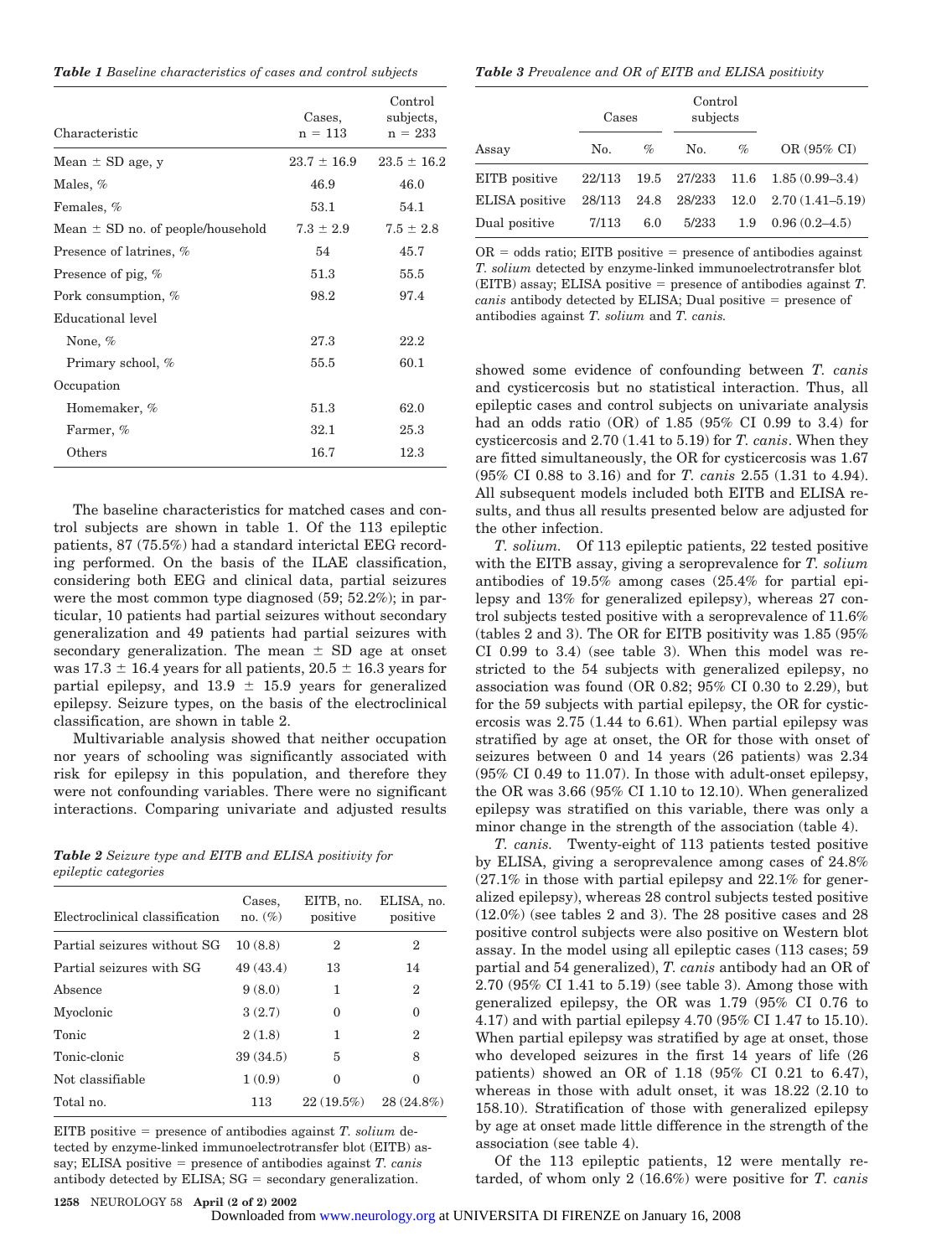*Table 4 Stratified analysis for age at onset in subjects with partial and generalized epilepsy*

|                 | Generalized epilepsy |                     |                     | Partial epilepsy |                      |                        |
|-----------------|----------------------|---------------------|---------------------|------------------|----------------------|------------------------|
| Age at onset, y | No. of cases         | T. solium           | T. canis            | No. of cases     | T. solium            | T. canis               |
| $0 - 14$        | 34                   | $1.50(0.41 - 5.57)$ | $1.60(0.54 - 4.75)$ | 26               | $2.34(0.49 - 11.07)$ | $1.18(0.21 - 6.47)$    |
| $\geq 15$       | 20                   | $0.33(0.05-1.98)$   | $2.20(0.55 - 8.80)$ | 33               | $3.66(1.10-12.10)$   | $18.22(2.10 - 158.10)$ |
| All cases       | 54                   | $0.82(0.30 - 2.29)$ | $1.79(0.76 - 4.17)$ | 59               | $2.75(1.44 - 6.61)$  | $4.70(1.47-15.10)$     |

Values are odds ratios (95% CI).

antibodies. No significant difference in seroprevalence was found between epileptic patients with or without (25.7%) mental retardation.

Of the 113 cases, 7 were seropositive for both *T. solium* and *T. canis*. Of these patients, four were classified as having partial epilepsy.

**Discussion.** Epilepsy is considered an important health problem in developing countries, where prevalence ranges from 2.47 to 57/1,000. The higher frequency of partial seizures in these countries compared with industrialized countries could be an indication of the high incidence of symptomatic epilepsy secondary to cortical damage (e.g., perinatal brain damage, head injury).23

NCC has been reported as the most frequent parasitic infection of the CNS and a major cause of epilepsy in several countries of Africa, Latin America, and Asia.24-26 In particular, some studies have reported that NCC is the main cause of adult-onset partial epilepsy in *T. solium*-endemic areas.<sup>23,26</sup> Approximately 90% of patients with active parenchymal disease have epilepsy, and 70% of the cases exhibit partial and secondarily generalized seizures.<sup>3</sup> Diagnosis of NCC, especially in population-based surveys, is complex, considering that neuroimaging studies such as CT and MRI are rarely available or not practical in countries where NCC is endemic. EITB is considered the most practical screening tool for epidemiologic research. In clinical evaluations, the specificity of EITB was 100%, whereas the sensitivity for detection of cases with multiple intracranial cysticerci was 90 to 100%. However, the EITB demonstrated only 65% sensitivity in individuals with a single intracranial cyst (72% for an enhancing lesion and  $40\%$  for a calcified cyst).<sup>27</sup>

Epilepsy is a major health problem in the rural areas of the Cordillera Province of Bolivia, with a prevalence of 12.3/1,000 and with partial epilepsy as the most common type  $(53.2\%)$ .<sup>10</sup> The first objective of this study was to assess the relationship between epilepsy and NCC in this area. We found a significant positive association between EITB positivity and partial epilepsy. This association was stronger for late-onset partial epilepsy. No association was found with generalized epilepsy, suggesting a higher prevalence of idiopathic epilepsy in this group. Although NCC is often reported as a major cause of epilepsy in *T. solium*-endemic areas, the majority of data come from hospital settings. Few communitybased case-control or cohort studies have been carried out to investigate this association, and those that have been report contradictory results.28,29 Data reported in the literature are difficult to interpret owing to the variation in study design, diagnostic criteria, and classification of epilepsy as well as the different assays used. A similar study design (a population-based case-control study) was carried out in Ecuador. The authors did not find a significant association between cysticercosis and epilepsy, considering the serologic results on the basis of the EITB assay, but a significant association was found on the basis of CT scan results (OR 6.93). In this survey, the authors did not take into account the type of seizure or age at onset. $24$  Our results are consistent with the data in literature where NCC is reported as an important cause of epilepsy3,23 and not unexpected, considering that in the surveyed rural areas, domestic pigs are allowed to roam freely and basic sanitation is lacking.

The second objective of the study was to assess the relationship between epilepsy and toxocariasis. *T. canis* infection was diagnosed by ELISA and confirmed by Western blot to avoid problems of crossreactivity with other helminthic infections. Studies carried out in Latin America have shown that the parasite is widespread and closely related to poor socioeconomic status.<sup>9</sup>

Studies in animal models have demonstrated that *T. canis* larvae can enter the CNS. In small rodents, larvae accumulate in the brain, producing a variety of CNS disorders. Given these observations, neurologic disorders in humans due to the presence of *T. canis* larvae in the CNS might not be an uncommon event.30 In fact, involvement of the CNS in human toxocariasis has been described and invasion of the brain by nematode larvae demonstrated. Despite the higher seroprevalence of *T. canis* antibodies found in children with epilepsy vs control subjects in previous studies, there has been doubt about whether this implied causality.6,31,32 Our results indicate a significant positive association between *T. canis* seropositivity and epilepsy (OR 2.70) when the analysis included all epileptic cases and control subjects. Progressively stronger associations were found when the analysis was restricted first to partial epilepsy (OR 4.70) and then to the late-onset part of this group (OR 18.22). As with NCC, no association was found with generalized epilepsy.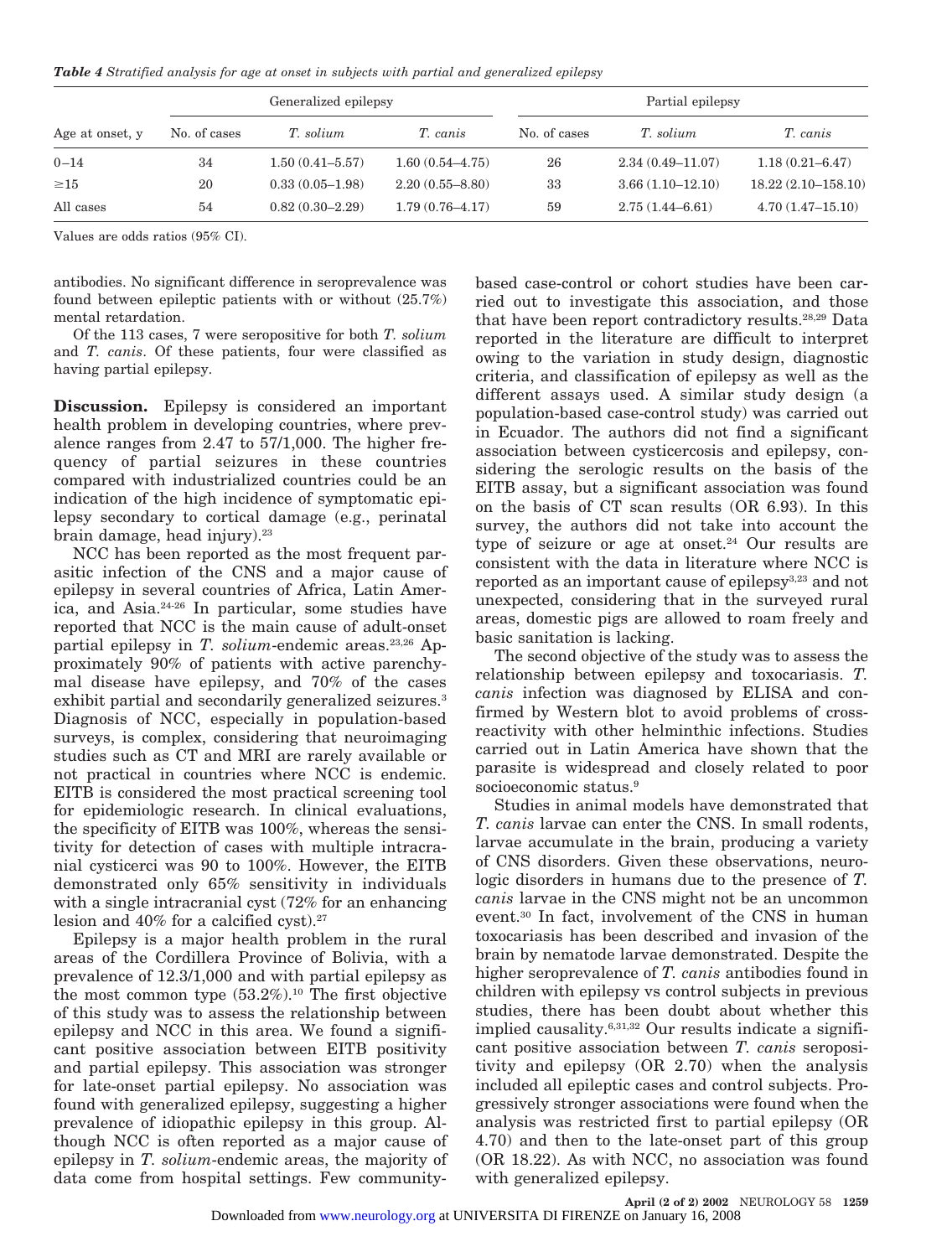To our knowledge, only two other case-control studies have been carried out to assess a relationship between *T. canis* infection and epilepsy. In the first, a case-control study in children from the United States, a higher prevalence of *T. canis* antibodies was found in epileptic patients than in control subjects. But similar rates of *Toxocara* seropositivity were found in epileptic patients with a known or suspected etiology (other than toxocariasis) and in epileptic patients with unknown etiology.31 In 1990, a case-control study was carried out in Italian children, showing an association between *T. canis* seropositivity and epilepsy.6

Other studies have reported some evidence of association between *T. canis* and mental retardation.33,34 As mental retardation is frequent among epileptic patients, this can predispose them to *Toxocara* infection. We did not find significant differences in T. canis seropositivity between epileptic patients with or without mental retardation.

An important limitation of our study is the use of prevalent, rather than incident, cases. This does not allow us to be certain that exposure (*T. canis* or *T. solium* infection) occurred before the outcome (epilepsy). However, the strong and significant positive associations found between partial epilepsy and seropositivity for both *T. solium* and *T. canis* seem to be biologically plausible, given the higher prevalence of idiopathic epilepsy among the generalized forms and of symptomatic epilepsy in late-onset partial epilepsy. Thus, these data suggest that NCC and toxocariasis may explain in part the higher prevalence of epilepsy in developing countries. Our results concerning NCC are consistent with the data reported in the literature, whereas the strong epidemiologic association evidenced between *T. canis* infection and partial epilepsy is a new finding that deserves further study. We would underline that the presence of antibodies against *T. canis* or *T. solium* detected in serum does not provide evidence of a direct infection of the CNS; from a clinical point of view, other diagnostic procedures are necessary to achieve a defined diagnosis of epilepsy due to *T. canis* or *T. solium*.

On the basis of these data, correct classification of seizures is an important element to permit interpretation of the results from analytical studies. In several surveys carried out in rural areas of developing countries, seizure classification is based on clinical grounds, owing to the unavailability of EEG recordings. In the majority of these studies, a higher frequency of generalized seizure is reported. Considering only the clinical data, generalized seizures are the most common type; this is also true in our sample.10 An overestimation of generalized seizures may be due to a misdiagnosis of partial seizures with rapid secondary generalization. This emphasizes the importance of the EEG recording to correctly classify the types of seizures in these populations.

We underscore that both toxocariasis and cysticercosis are preventable and treatable diseases, and our results confirm that they could play an important role in the incidence of epilepsy in endemic areas of developing countries. Efforts should be made to develop appropriate control programs in these areas.

#### **Acknowledgment**

The authors thank Dr. Mario Lagrava, Director of the Bolivian National Department of Epidemiology of the Ministry of Social Welfare and Public Health during the study period, and the Asamblea del Pueblo Guaraní for encouragement and cooperation. They also thank the field team members, Jorge Changaray (the health representative of the Asamblea del Pueblo Guaraní) and the 26 paramedical workers, and Profs. Michel Dumas and Raul Di Perri for their useful collaboration as members of the adjudication panel.

#### **References**

- 1. Del Brutto OH, Sotelo J. Neurocysticercosis: an update. Rev Infect Dis 1988;10:1075–1087.
- 2. White AC. Neurocysticercosis: a major cause of neurological disease worldwide. Clin Infect Dis 1997;24:101–113.
- 3. Commission on Tropical Diseases of the International League Against Epilepsy. Relationship between epilepsy and tropical diseases. Epilepsia 1994;35:89–93.
- 4. Schantz PM, Glickman LT. Toxocaral visceral larva migrans. N Engl J Med 1978;298:436–439.
- 5. Glickman LT. Toxocariasis and related syndromes. In: Warren KS, Mahmoud AAF, eds. Tropical and geographical medicine, 2nd ed. New York: McGraw-Hill, 1990:446–455.
- 6. Arpino C, Castelli Gattinara G, Piergili D, Curatolo P. *Toxocara* infection and epilepsy in children: a case-control study. Epilepsia 1990;31:33–36.
- 7. Thompson DE, Bundy DAP, Cooper ES, Schantz PM. Epidemiological characteristics of *Toxocara canis* zoonotic infection of children in a Caribbean community. Bull WHO 1986;64:283–298.
- 8. Lynch NR, Eddy K, Hodgen AN, Lopez RI, Turner KJ. Seroprevalence of *Toxocara canis* infection in tropical Venezuela. Trans R Soc Trop Med Hyg 1988;82:275–281.
- 9. Magnaval JF, Michault A, Calon N, Charlet JP. Epidemiology of human toxocariasis in La Réunion. Trans R Soc Trop Med Hyg 1994;88:531–533.
- Nicoletti A, Reggio A, Bartoloni A, et al. Prevalence of epilepsy in rural Bolivia. A door-to-door survey. Neurology 1999; 53:2064–2069.
- 11. Cancrini G, Bartoloni A, Zaffaroni E, et al. Seroprevalence of *Toxocara canis*-IgG antibodies in two rural Bolivian communities. Parassitologia 1998;40:473–475.
- 12. Nicoletti A, Reggio A, Bartoloni A, et al. A neuroepidemiological survey in rural Bolivia: background and methods. Neuroepidemiology 1998;17:273–280.
- 13. Bolivia, Instituto Nacional de Estadistica (INE). Censo Nacional de población y vivienda, 1992. La Paz: INE, 1992.
- 14. Meneghini F, Rocca WA, Grigoletto F, et al. Door-to-door prevalence survey of neurological diseases in a Sicilian population. Neuroepidemiology 1991;10:70–85.
- 15. World Health Organization. Research protocol for measuring the prevalence of neurological disorders in developing countries. Neuroscience Programme. Geneva: World Health Organization, 1981.
- 16. Commission on Epidemiology and Prognosis, International League Against Epilepsy. Guidelines for epidemiologic studies on epilepsy. Epilepsia 1993;34:592–596.
- 17. Commission on Classification and Terminology of the International League Against Epilepsy. Proposal for revised clinical and electroencephalographic classification of epileptic seizures. Epilepsia 1981;22:489–501.
- 18. Tsang VC, Brand JA, Boyer AE. An enzyme-linked immunoelectrotransfer blot assay and glycoprotein antigens for diagnosing human cysticercosis *(Taenia solium)*. J Infect Dis 1989; 159:50–59.
- 19. Garcia HH, Martinez M, Gilman R, et al. Diagnosis of cysticercosis in endemic regions. Lancet 1991;338:549–551.
- 20. Brunello F, Falagiani P, Genchi C. Enzyme immunoassay (ELISA) for the detection of specific IgG antibodies to *Toxocara canis* ES antigens. Boll Ist Sieroter Milan 1986;65:54–60.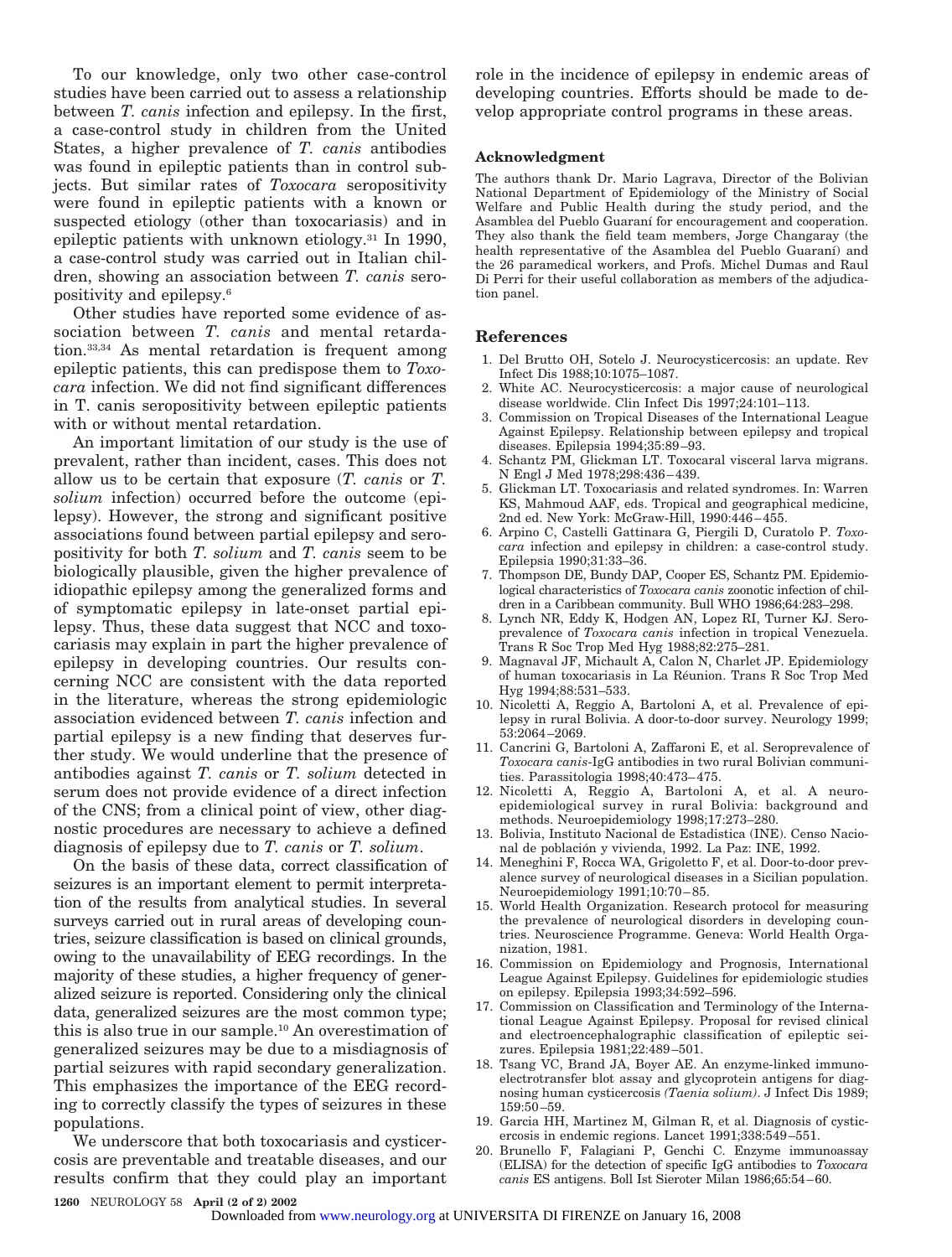- 21. Towbin H, Staehelin T, Gordon J. Electrophoretic transfer of proteins from polyacrylamide gels to nitrocellulose sheets: procedure and some applications. Proc Natl Acad Sci USA 1979;76:4350–4354.
- 22. Stata Corp. STATA statistical software: release 4.0. College Station, TX: Stata Corp., 1995.
- 23. Senanayake N, Román GC. Epidemiology of epilepsy in developing countries. Bull WHO 1993;71:247–258.
- 24. Cruz ME, Schantz PM, Cruz I, et al. Epilepsy and neurocysticercosis in an Andean community. Int J Epidemiol 1999;28: 799–803.
- 25. Garcia HH, Gilman R, Martinez M, et al. Cysticercosis as a major cause of epilepsy in Peru. Lancet 1993;341:197–200.
- 26. Medina MT, Rosas E, Rubio-Donnadieu F, Sotelo J. Neurocysticercosis as the main cause of late-onset epilepsy in Mexico. Arch Intern Med 1990;150:325–327.
- 27. Bern C, Garcia HH, Evans C, et al. Magnitude of the disease burden from neurocysticercosis in a developing country. Clin Infect Dis 1999;29:1203–1209.
- 28. Carpio A, Escobar A, Hauser A. Progress in epilepsy research.

Cysticercosis and epilepsy: a critical review. Epilepsia 1998; 39:1025–1040.

- 29. Pal KD, Carpio A, Sander JWAS. Neurocysticercosis and epilepsy in developing countries. J Neurol Neurosurg Psychiatry 2000;68:137–143.
- 30. Magnaval JF, Galindo V, Glickman LT, Clanet M. Human *Toxocara* infection of the central nervous system and neurological disorders: a case-control study. Parasitology 1997;115: 537–543.
- 31. Glikman LT, Cypess RH, Crumrine PK, Gitlin DA. *Toxocara* infection and epilepsy in children. J Pediatr 1979;94:75–78.
- 32. Bisseru B, Woodruff AW, Bowe JC. Infection with animal helminths as a factor causing poliomyelitis and epilepsy. Br Med J 1966;1:1576–1579.
- 33. Huminer D, Symon K, Groskopf I, et al. Seroepidemiologic study of toxocariasis and strongyloidiasis in institutionalized mentally retarded adults. Am J Trop Med Hyg 1992;46:278–281.
- 34. Genchi C, Di Sacco B, Gatti S, Sangalli G, Scaglia M. Epidemiology of human toxocariasis in northern Italy. Parassitologia 1990;32:313–319.

# **Field-specific visual-evoked potentials Identifying field defects in vigabatrin-treated children**

G.F.A. Harding, DSc; E.L. Spencer, BSc; J.M. Wild, PhD; M. Conway, BSc; and R.L. Bohn, PhD

**Abstract—***Objective:* To derive a visual-evoked potential (VEP) technique for identifying visual field defects in children with epilepsy treated with vigabatrin and unable to perform perimetry. *Background:* Studies have linked vigabatrin to a specific pattern of visual field loss. Few studies have included the pediatric population because of difficulties in assessing the visual field by perimetry below a developmental age of 9 years. *Methods:* A field-specific VEP was developed with a central (0° to 5° radius) and peripheral stimulus (30° to 60° radius). Stimuli consisted of black and white checks that increased in size with eccentricity. Checks reversed at different rates, allowing separate central and peripheral responses to be recorded. Five vigabatrin-treated young adults with field defects were identified using this stimulus. Electroretinograms (ERG) were recorded to examine the effects of vigabatrin on retinal function. Thirty-nine children aged 3 to 15 years were included in the study. Twelve patients were examined by both the field-specific stimulus test and perimetry. The diagnostic performance of the field-specific stimulus test was compared with that of perimetry. *Results:* Thirty-five of 39 children complied with the field-specific stimulus, 26 of 39 complied with the ERG, and 12 of 39 complied with perimetry. Using the summed amplitude of the peripheral response from  $O_2$  and  $O_1$ , responses below 10  $\mu$ V were deemed abnormal. The field-specific stimulus identified 3 of 4 abnormal perimetry results and 7 of 8 normal perimetry results, giving a sensitivity of 75% and a specificity of 87.5%. When comparing perimetry results with the ERG parameters, only the 30-Hz flicker amplitude, with a cutoff below 70  $\mu$ V, gave a useful indication of visual field loss. *Conclusion*: Fieldspecific VEP are well tolerated by children older than 2 years of age and are sensitive and specific in identifying vigabatrin-associated peripheral field defects.

NEUROLOGY 2002;58:1261–1265

Previous studies<sup>1-12</sup> have shown a specific pattern of visual field loss attributable to vigabatrin. The visual field defect shows a bilateral concentric constriction that typically exhibits a binasal annular defect within the central 30° with relative temporal sparing.8 The antiepileptic properties of vigabatrin are

dependent on increasing the whole-brain concentration of gamma-aminobutyric acid (GABA) by irreversible binding to GABA-transaminase, thus preventing the metabolism of GABA. Vigabatrin is particularly effective in the treatment of infantile spasms (West's syndrome) and is also used in the

From the Neurosciences Research Institute (Dr. Harding, E.L. Spencer, and M. Conway), Aston University, Birmingham, UK; Department of Optometry and Vision Sciences (Dr. Wild), Cardiff University, Cardiff, UK; and Aventis Pharma (Dr. Bohn), Bridgewater, NJ. Supported by Aventis Pharma.

Received July 17, 2001. Accepted in final form January 12, 2002.

Address correspondence and reprint requests to Prof. Graham Harding, Neurosciences Research Institute, Aston University, Aston Triangle, Birmingham B4 7ET, UK; e-mail: g.f.a.harding@aston.ac.uk